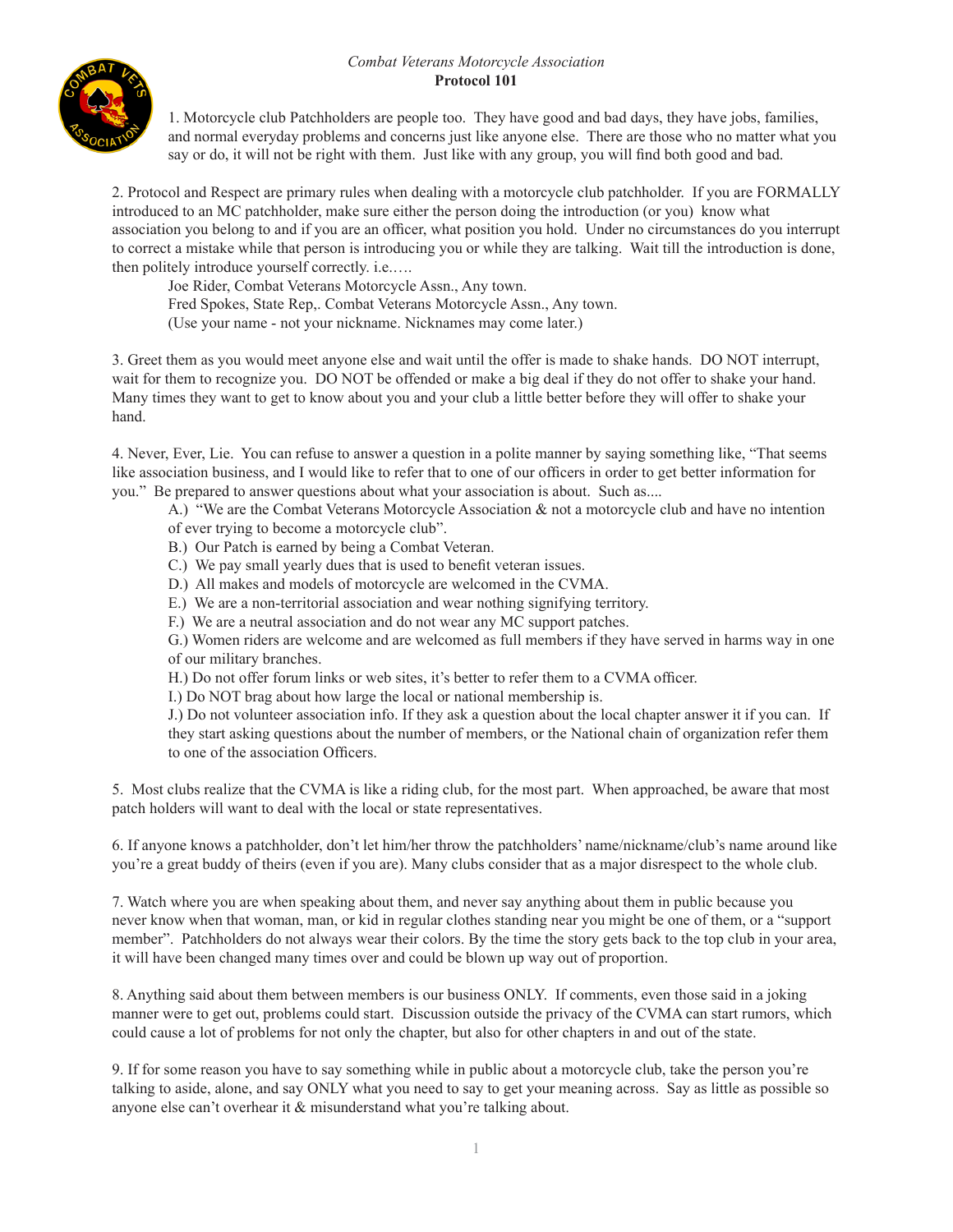## *Combat Veterans Motorcycle Association* **Protocol 101 (cont.)**



10. Watch where you wear your patch and it's just common sense to stay in numbers when wearing the patch. (Some motorcycle clubs can be very territorial and some clubs don't see any difference between a RIDING CLUB and MOTORCYCLE CLUB, good or bad.) If you are unsure of the areas or places

normally frequented by motorcycle clubs, find out from your club Officers. If you are planning on traveling and are concerned about what the situation may be in regard to the relationship with the local motorcycle clubs in the areas you'll be traveling through or staying in, talk to your local officer and ask if they can find something out by contacting the officers in the areas you will be in.

11. "SHOW THEM RESPECT." That's A #1 with them! (and worth repeating).

12. If you already know a patchholder, or get to know one in the future, don't just walk up to him/her and interrupt when they are with other members. Wait till he/she acknowledges you first and NEVER touch them or put your arm around them like a buddy. Don't put your hand out to shake theirs; wait for them to extend their hand first. If for some reason you're not acknowledged at all, then just keep walking. If you need to talk to an officer of a Motorcycle Club the proper way is to go through the Sgt at Arms or one of the patchholders.

13. You have to decide whether or not you want to show respect by going to any of their functions or if you want to avoid all of them all together. If you do choose to show respect and go, you can do this in a way that may make you feel more at ease by going to one of their "support's" functions instead of the top club's function (if they have a support patch then you're still indirectly showing the top club respect). But if you do go, then you also have to go to their rival clubs' function or you'll be telling everyone that you're not a "NEUTRAL" club as you said you were. (Example: If you go to the Club A's function then YOU HAVE TO GO to the Club B's function, etc..) You have to decide how you want to stay neutral, by going or not going and you have to let all the other area chapters know if you're going too, so they're not in the dark and we can ALL stay on top of things.

\*\*\*\* NOTE \*\*\*\*\* A better way to support them and still give the appearance of being a neutral club is to attend only "open to the public" events that a motorcycle club may be sponsoring.

If you feel that you do want or need to go to a "limited event", then you'll have to go representing yourself as yourself, preferably without wearing any patches identifying your affiliation to the CVMA. Remember, if you're wearing your CVMA patch, you are considered by everyone to be representing the CVMA. If anything were to turn sour, then the whole association could wind up with problems down the road. Also, once the rivals of that club you visited find out (and they will within a day or two), then those rivals will see you as no longer being neutral  $\&$  you could be considered a rival of theirs too.

14 No CLB's (Chapter Location Bars), any territory rockers, or anything giving the appearance of a rocker should be worn with the association patch. No State flags, state logos, no diamonds (front and back), cube shape or rockers to be worn on the back of your jacket. That could be taken as 1% MC/MC. Diamond shapes may be worn in some areas and not in others. It's best to check with your State Representative or Chapter officers to make sure of what is ok in your area.

15. If someone from a motorcycle club requests that you remove your vest/patch, don't argue. The best reply is, "No Problem" & politely take it off and let your CVMA Officer know what motorcycle club it was so they can deal with any potential problems. You normally will only get asked once.

16. If an establishment has a sign indicating "No Colors", even though your patch is not considered "colors", the vest should be removed out of respect to the other clubs and the policy of the establishment. While we may just be an association of combat veterans, it's only respectful to honor the house rules. Motorcycle clubs that honored the "house rules" would probably be deeply offended that you didn't. Also remember, many establishments choose to have this policy and it applies to all clubs that use any kind of patch; they do not distinguish between a MC and a RC. Be aware of the local motorcycle club hangouts & it's best not to wear our CVMA patch into them without an invitation.